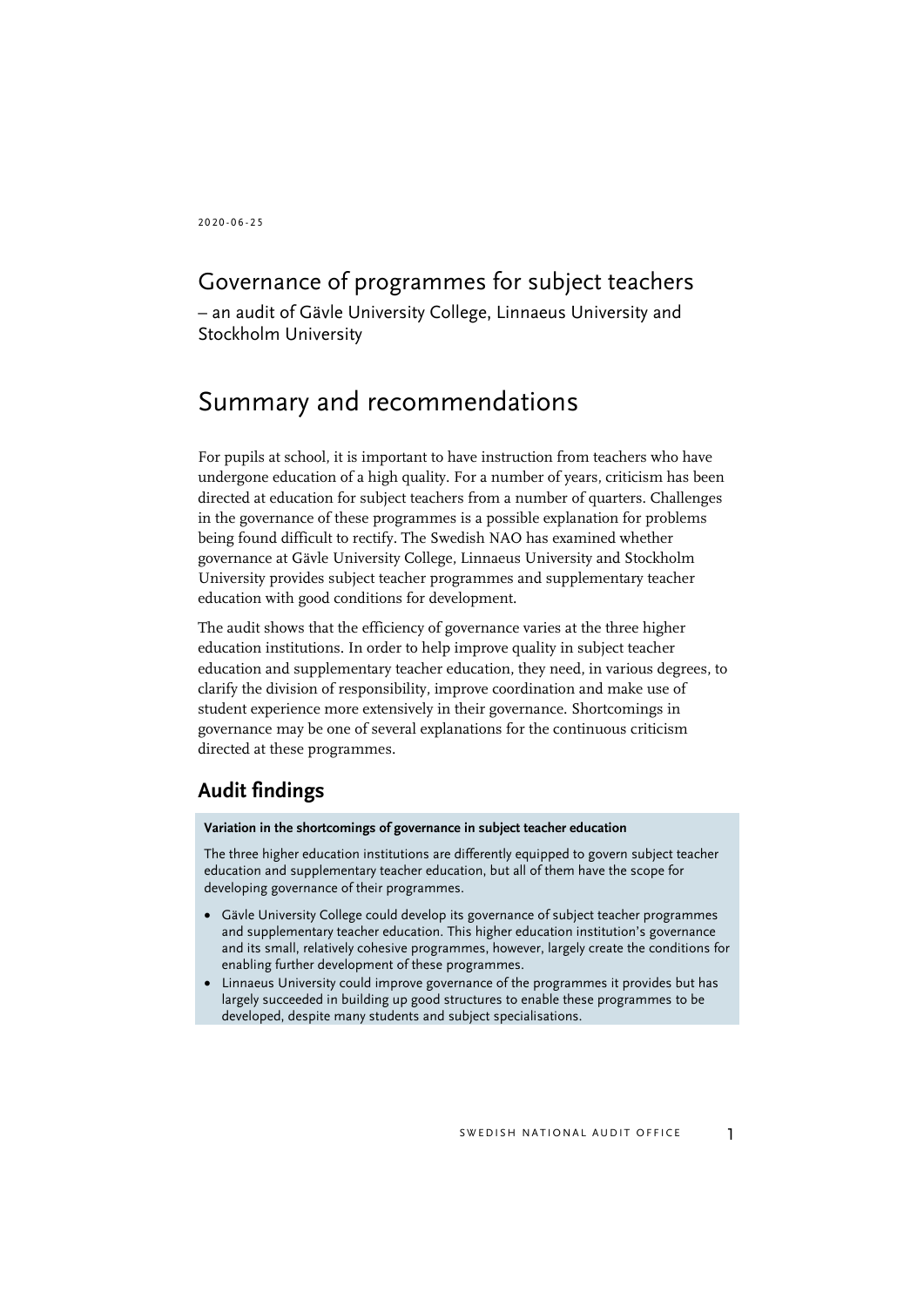• The size of Stockholm University and the organisational spread of its programmes entail challenges for governance at this higher education institution. The university is the higher education institution that has the greatest scope for development.

#### The division of responsibilities is sometimes unclear at the higher education institutions

At Gävle University College, responsibility for programme development is clearly linked to a Director of Studies. At Linnaeus University, the clear division of responsibility provides the conditions for important decisions to be made on programme development. Despite this, both higher education institutions could work to identify responsibilities more clearly. At Stockholm University, it is not clear where the function with overall responsibility for subject teacher education and supplementary teacher education lies. Instead responsibility is divided among many actors and in many cases, overlaps.

#### Coordination needs to be more efficient

Subject teacher education is complex and challenging to govern, and the more extensive the programmes, the more coordination that is required. This is the reason for the more widespread idea at Stockholm and Linnaeus Universities that it takes time to develop education for subject teachers, compared with Gävle University College. At Stockholm University, unclear and partially overlapping responsibility, combined with an extensive committee organisation leads to coordination becoming time-consuming and far too rarely being translated into measures that develop the programmes.

Coordination is also a matter of making use of skills that are important to the education. Gävle University College needs to develop collaboration between different actors in its governance of subject teacher programmes. The advantages of coordination would then need to be weighed against the costs of expanding the latter.

#### Better use could be made of students' views on the programmes

Students should be a key source of continuous information on the quality of the programmes. They can give comprehensive assessments of a programme, on, for example, where it is coherent and on the relation between different subjects. Student participation in development efforts varies however. Linnaeus University has made the greatest efforts to make use of student perspectives in the programmes.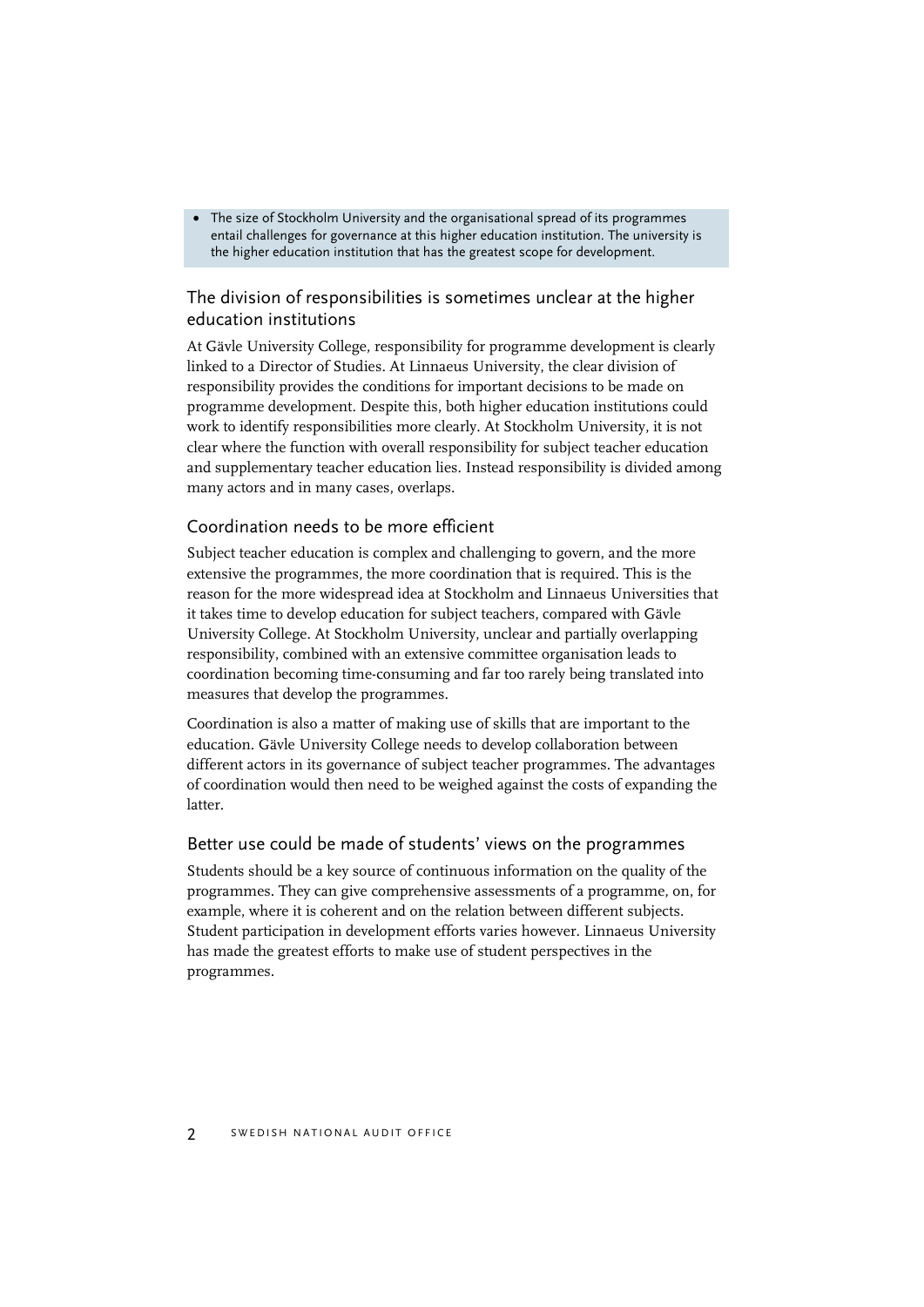## **Recommendations**

To improve governance so that it helps to raise the standards of subject teacher programmes and supplementary teacher education more effectively, the Swedish NAO presents the following recommendations.

#### Recommendations to Gävle University College and Stockholm University

• Develop channels for taking students' experiences of programmes into account. Students must be brought more extensively into the development of programmes and these higher education institutions must therefore build up efficient channels for student influence.

#### Recommendations to Gävle University College

- Build up structures to further involve those responsible for subjects and the educational science core in the governance of subject teacher education and supplementary teacher programmes. The advantage of increased cooperation should be balanced against the increased costs. Cooperation should be focused on concrete development efforts to raise programme standards.
- Clarify the Academic Council's role in the governance of the programmes. Included in this is clarification of the Academic Council's relation to other actors, particularly the education and research boards.

#### Recommendations to Linnaeus University

- Ensure that there is a clear division of responsibility and clear committee channels for programmes for the education of subject teachers in all faculties and institutions that run these programmes. For example, functions that have responsibility for each subject are needed which could participate in the coordination of subject teacher education and supplementary teacher programmes.
- Ensure efficient communication channels between the Board of Teachers Education, the programme council, the Office for Teachers Education and all faculties and institutions running education programmes for subject teachers.

#### Recommendations to Stockholm University

Stockholm University needs to clarify the division of responsibility for programmes and increase the efficiency of coordination. More concretely, this entails the following:

• Identifying which function that is responsible for running overall programme development work for subject teacher and supplementary